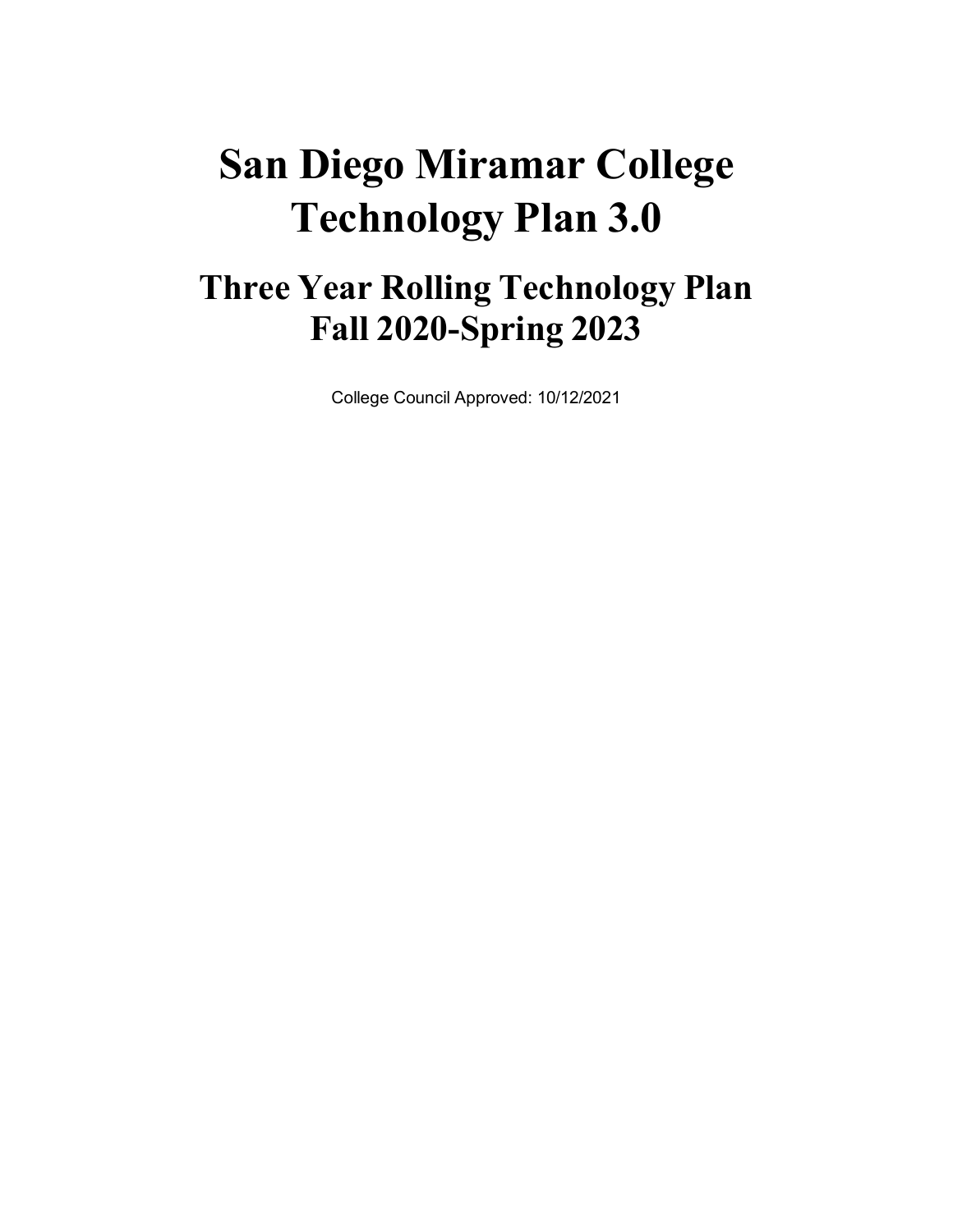### **Table of Contents**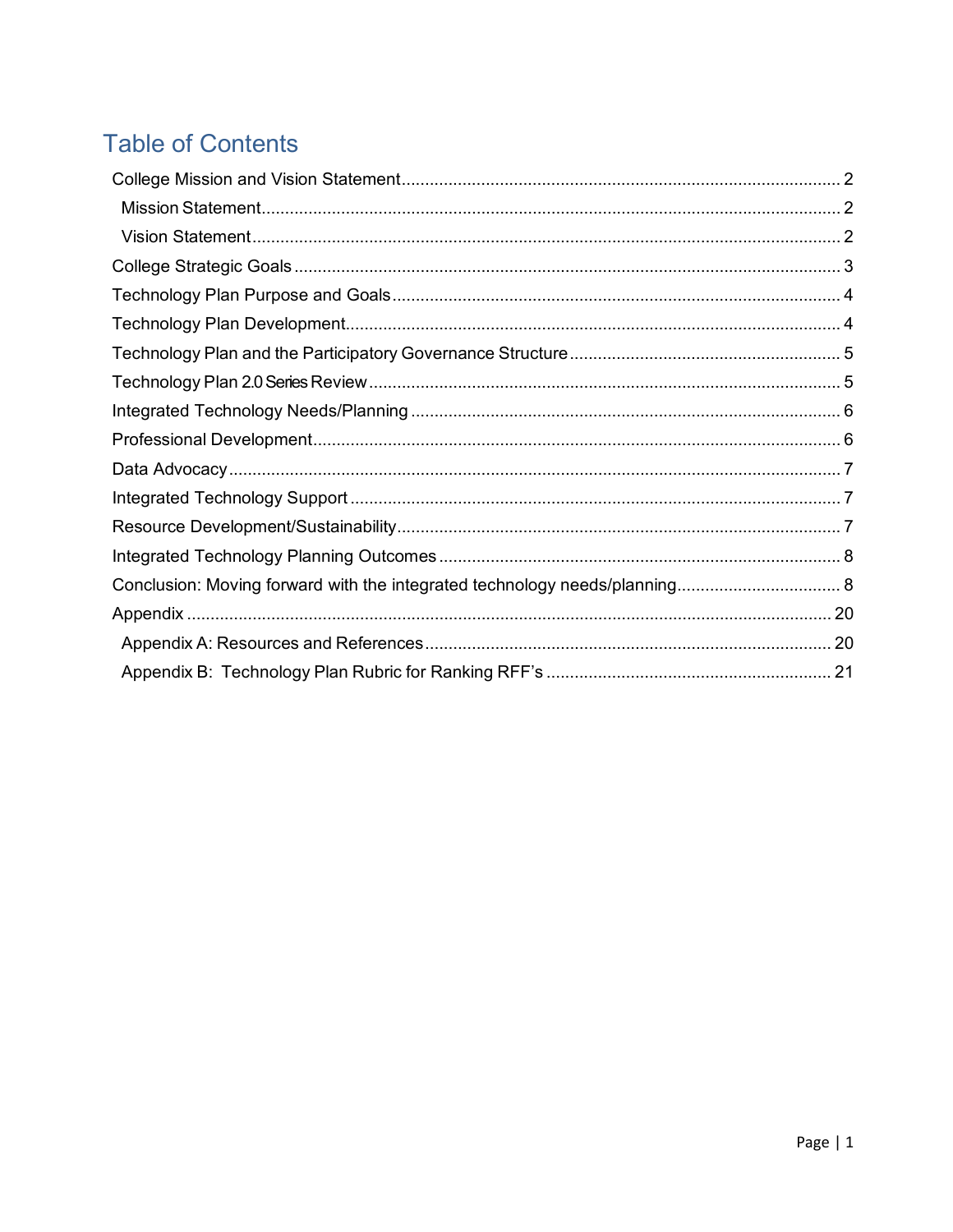### <span id="page-2-0"></span>College Mission and Vision Statement

San Diego Miramar College has a student-centered integrated planning framework that uses its strategic plan as the overall guide for all campus planning.

#### <span id="page-2-1"></span>Mission Statement

San Diego Miramar College's mission is to prepare students to succeed by providing quality instruction and services in an environment that supports and promotes success, diversity, inclusion, and equity with innovative programs and partnerships to facilitate completion for degrees/certificates, transfer, workforce training, and/or career advancement.

#### <span id="page-2-2"></span>Vision Statement

San Diego Miramar College will be the center of education innovation, and services to support our diverse students and community.

San Diego Miramar College, in keeping with this vision, supports and emphasizes the following guiding values:

- Access to learning and support services, for all students to successfully achieve their educational and career goals
- A culture that embraces and promotes equity, inclusion, civility, responsibility, sustainability, from a global perspective
- Diversity, equity, inclusion and success of our students, classified professionals, faculty, administrators, and programs that reflect our community
- Creativity, innovation, flexibility, and excellence in teaching, learning, and services
- The ability to recognize and respond to opportunities and challenges emerging from a complex and dynamic world
- Strategic resource and partnership development to support curriculum and program innovation
- Collaboration and partnerships
- Effective participation in governance with respect and professionalism, through intentional, purposeful and effective communication embraced by the college community
- Transformative processes that include a culture of evidence, collaborative inquiry, and action for promoting student success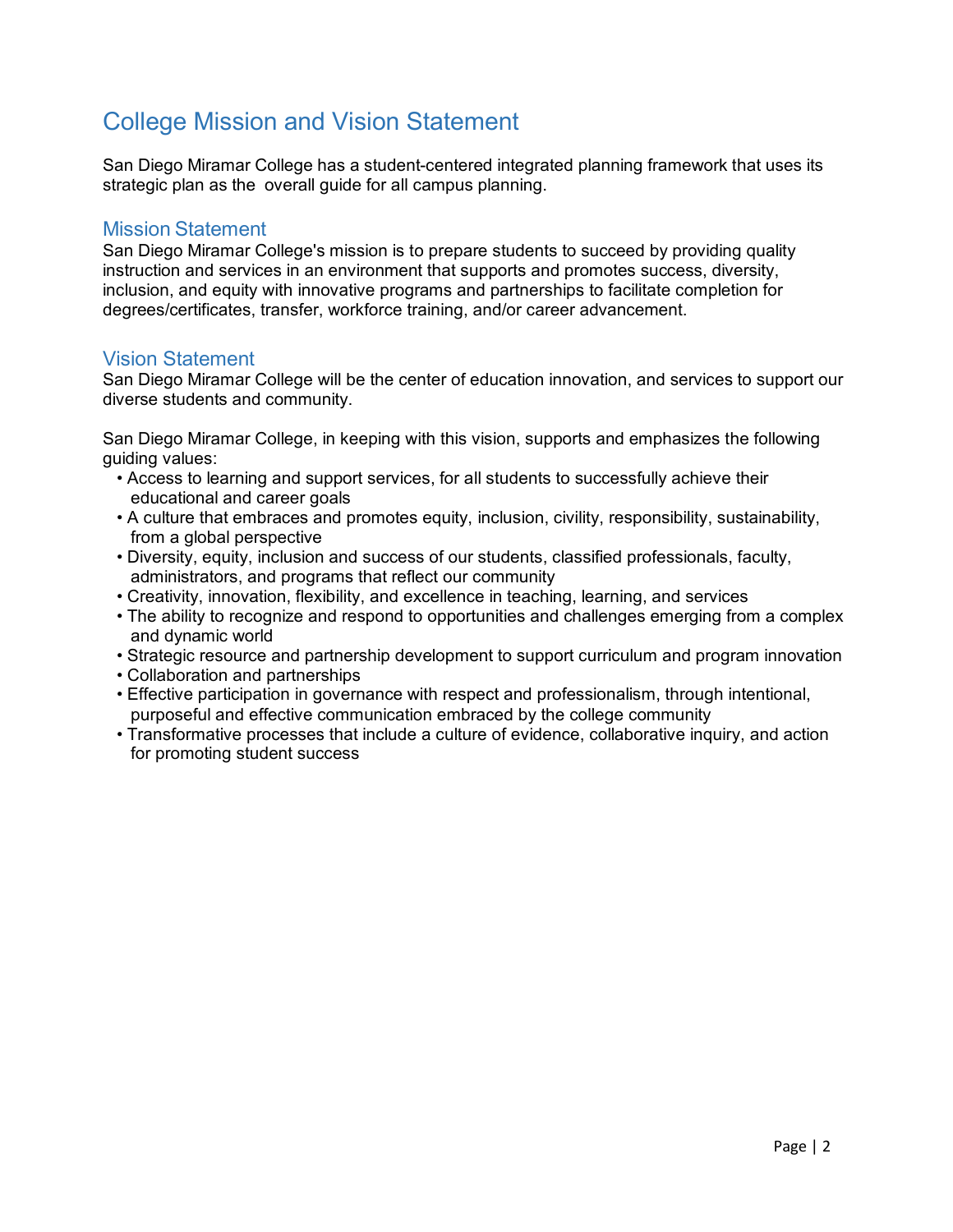### <span id="page-3-0"></span>College Strategic Goals

The seven-year strategic plan set five common goals and strategic directions developed within the participatory governance process.

- **Strategic Goal I: Pathways**  Provide student-centered pathways that are responsive to change and focus on student learning, equity, and success
- **Strategic Goal II: Engagement-**Enhance the college experience by providing studentcentered programs, curriculum, services, and activities that close achievement gaps, engage students, and remove barriers to their success
- **Strategic Goal III: Organizational Health** -Strengthen Institutional Effectiveness through planning, outcomes assessment, and program review processes in efforts to enhance data-informed decision making
- **Strategic Goal IV: Relationship Cultivation**  Build and sustain a college culture that strengthens participatory governance, equity efforts, and community partnerships
- **Strategic Goal V: Diversity, Equity, and Inclusion (DEI)**  Build an environment that embraces diversity, equity, inclusion, anti-racism, and social justice for the benefit of the college community.

[San Diego Miramar College Fall 2020 -Spring 2027 Strategic Plan](https://sdmiramar.edu/sites/default/files/2021-07/San_Diego_Miramar_College_Fall_2020-Spring_2027_Strategic_Plan.pdf)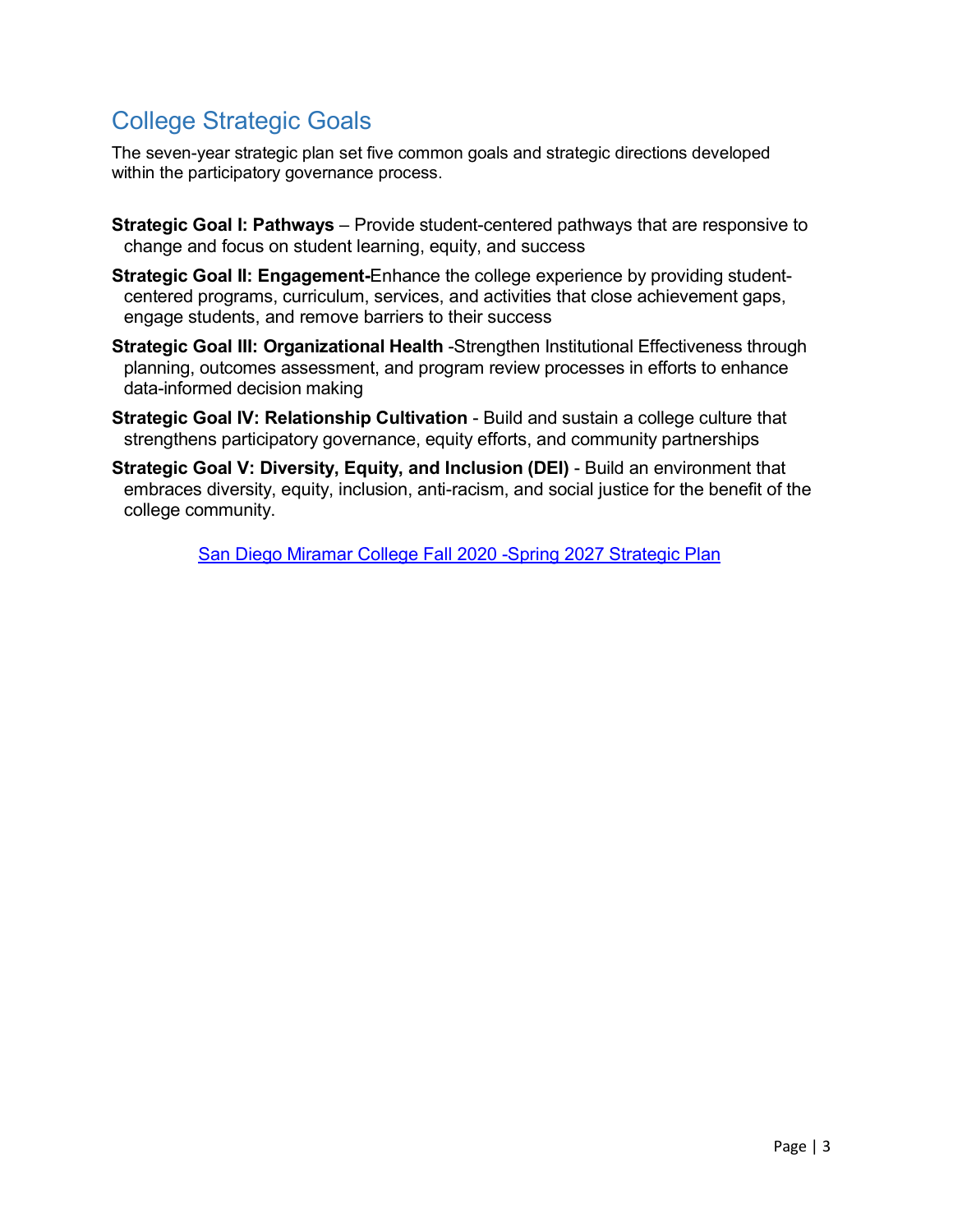### <span id="page-4-0"></span>Technology Plan Purpose and Goals

The Technology Plan is developed within the contextual framework of the San Diego Miramar College's mission and is guided by its strategic goals as stated in the previously section.

The purpose of the San Diego Miramar College Technology Plan is to provide a framework for the college-wide technology support departments, participatory governance committees, and information to personnel regarding the state of campus technology, resources, and current or upcoming technology efforts.

The guiding principles of the plan are as follows:

- Facilitate learning and teaching by providing faculty and classified professionals with information about campus technology
- Be an effective framework for participatory governance when allocating resources for technology
- Be an effective framework for Accreditation standards related to technology (See Appendix A)
- Ensure plans are aligned with the college Strategic Plan and Mission

The following technology goals were established to help guide the college for the next 3-years. These goals are linked to the college's strategic goals and is meant to help guide the college's Program Review process.

- 1) **Professional Development**: Improve quality and quantity of technology training, while developing a cycle of continuous technology professional development (Strategic Goal 3)
- 2) **Data Advocacy**: Work with District to increase access to real-time data instead of archived (past semester) datasets for all end-users (Strategic Goal 3)
- 3) **Integrated Technology Support**: Work with District to better integrate with college technology needs (Strategic Goal 3)
- 4) **Resource Development/Sustainability**: Provide technology feasibility/sustainability guidance to BRDS prior to Requests for Funding (RFF) cycle (Strategic Goal 3)

#### <span id="page-4-1"></span>Technology Plan Development

The college Technology Plan is developed under the purview of the college Technology Committee. Like its predecessor plan, this plan is aptly called "Technology Plan 3.0". This plan represents the first of the 3.0 series as a rolling technology plan with annual updates during the off years (meaning no major updates to the plan).

For the 2.0 plan series, the three technology departments on campus, Instructional Computing Support, Administrative Computing Support, and Audio Visual were tasked by the Technology Committee to develop three-year plans for their respective areas. However, for the 3.0 plan series, a different approach is being used.

Given the global pandemic of Covid-19 of 2020, the Technology Committee realized the urgency of having a rolling plan that is highly adaptable. Both the district and college had to learn to adapt to a fully online learning and service delivery environment for students. As a result, the need for integrated technology is at the forefront. Thus, this plan was created to reflect an integrating technology planning approach based on the needs of the college to date.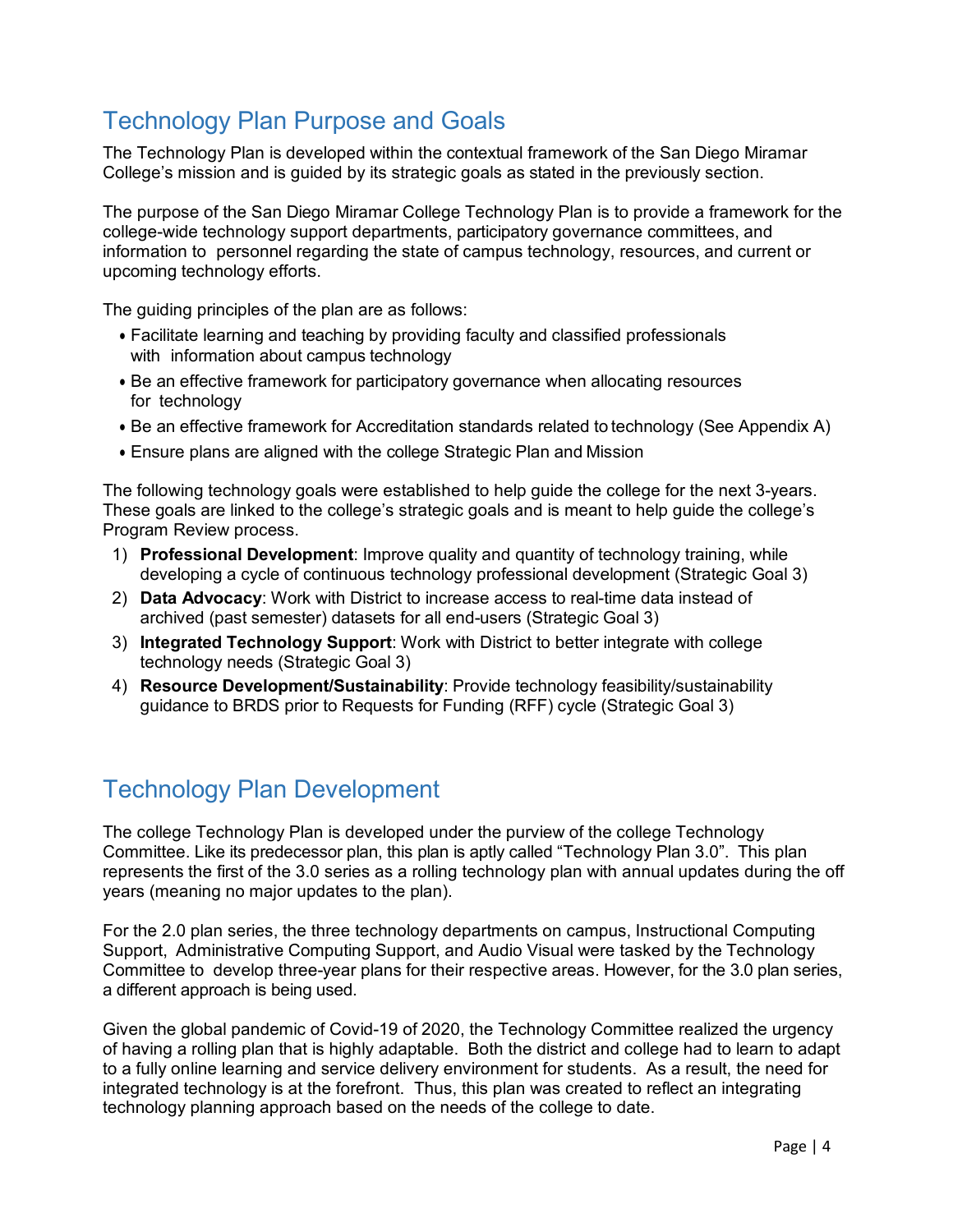Traditionally, the Technology Plan is aligned to the Academic Calendar, and plan years start at the beginning of the fall semester and runs through the end of the spring of the following calendar year.

However, the 3.0 plan series is behind schedule due to the pandemic.

### <span id="page-5-0"></span>Technology Plan and the Participatory Governance Structure

The Technology Plan is a function of the college Participatory Governance process, and is produced by the Technology Committee. The plan is developed as a three-year "rolling" plan, which means it speaks to integrated technology planning, three years at a time, and is reviewed and updated annually during the off years.

As part of the college's Program Review process, the Budget and Resource Development Committee (BRDS) and the Technology Committee work together to review and prioritize many technology funding requests, in particular, "Requests for Funding". Annually, the BRDS subcommittee collects these requests and forwards them to the Technology Committee for its review and ranking of technology requests. A guiding rubric for ranking technology requests is included in Appendix B.

In regards to the District Participatory Governance process, this plan is amenable to the newly formed [Districtwide Technology Committee.](https://www.sdccd.edu/docs/District/cpr/AdminGovHandbook.pdf) This Committee is meant to provide an integrating technology planning framework in tightening the link between district and college technology needs.

#### <span id="page-5-1"></span>Technology Plan 2.0 Series Review

The Technology Plan 2.0 series main intent was to provide forward thinking strategic technology planning across the various departments of Audio-Visual, Instructional Computing Services, Administrative Computing Services, Website office, and the SDCCD Office of Technology. Most of the planning projects stated in Technology Plan 2.2 were accomplished, with some exceptions.

Since then, technology across the college has evolved, especially with the Covid-19 pandemic. Over the past few years, the District has concentrated on upgrading its Enterprise Resource Planning system, namely PeopleSoft. This has provided a strong platform for the College to grow its technology needs in the that followed. For instance, with the implementation of Campus Solutions and its related auxiliary applications, this allowed the district to streamline its data collection efforts in meeting student need. However, the challenge now lies in directly connecting the college to the data through integrating technology planning efforts.

Statewide efforts such as Guided Pathways, Student-Centered Funding Formula, Vision for Success, and Student Equity and Achievement Programs (SEAP), are requiring colleges to examine the student experience as it relates to operations. Technology will play a key role in this major transition in the form of integrated systems. Moving forward, this will require increased collaboration between SDMC and the District.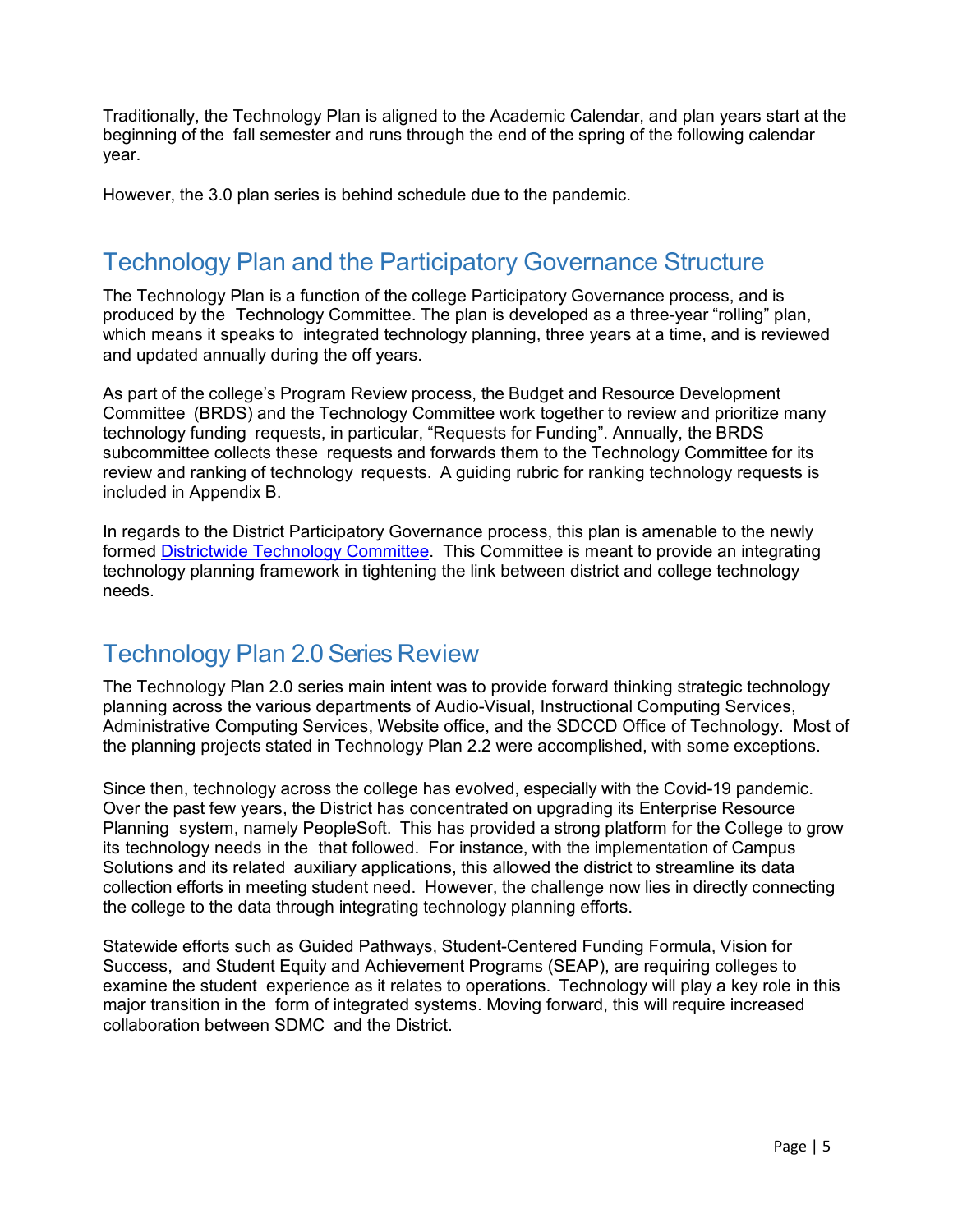### <span id="page-6-0"></span>Integrated Technology Needs/Planning

As previously noted, the campus Technology Plan 2.0 updated the previous format to provide forward-looking planning, as opposed to merely reporting out current standards, though the plans remained at a departmental level. The 3.0 series plan now seeks to provide more integrated planning through overarching goals instead of departmental silos. This moves the Technology Plan away from purely departmental/operational goals (e.g., "Buy more servers" or "Install more Smart/AV technology classrooms") and begins focusing the college on overall goals and necessary strategies in order to meet technology needs.

In order for integrated technology planning to be successful at the college, we will need to deploy the following strategies:

- Collective Participation Integrated planning engages all relevant and expertise-appropriate input from interested district/campus parties in the planning phase of campus technology. This will ensure that everyone involved is invested in the success of integrated campus technology.
	- o Improving technology
	- o Updating technology
	- o Understanding the needs of Faculty and Students.
- Align efforts across the district/campus. This will allow resource allocation and assessment, so goals and initiatives have the resources they need to be achieved and progress can be measured.
- Methodologies should include but not limited to committee discussions, campus/departmental surveys, trainings, and the collection and synthesis of operational data.

Campus technology, like other aspects of campus planning, should not exist in a departmental vacuum. Often times integrating new technology will require input and/or action from end-users as well as peripheral bodies like the ACS, Audiovisual, ICS and Facilities departments. Integrated needs planning ensures that the campus considers the appropriate and necessary input to ensure a smooth integration of prospective technology.

Based on the technology goals outlined in a previous section, below are technology plans to help move the college forward:

#### <span id="page-6-1"></span>Professional Development

As we all know, Technology advances independently of staff expertise. Therefore, it is imperative we ensure all staff receive appropriate training as new technologies arise.

Specific Strategies

- Improve onboarding process
- Improve information available on website
- Survey for training needs
- Provide training videos for campus processes (e.g., how to edit your web content…)
- Training on campus technology processes (who to work with)
- Provide a checklist for Faculty, Staff, Administrators and Students on how to request technology assistance and to determine who to contact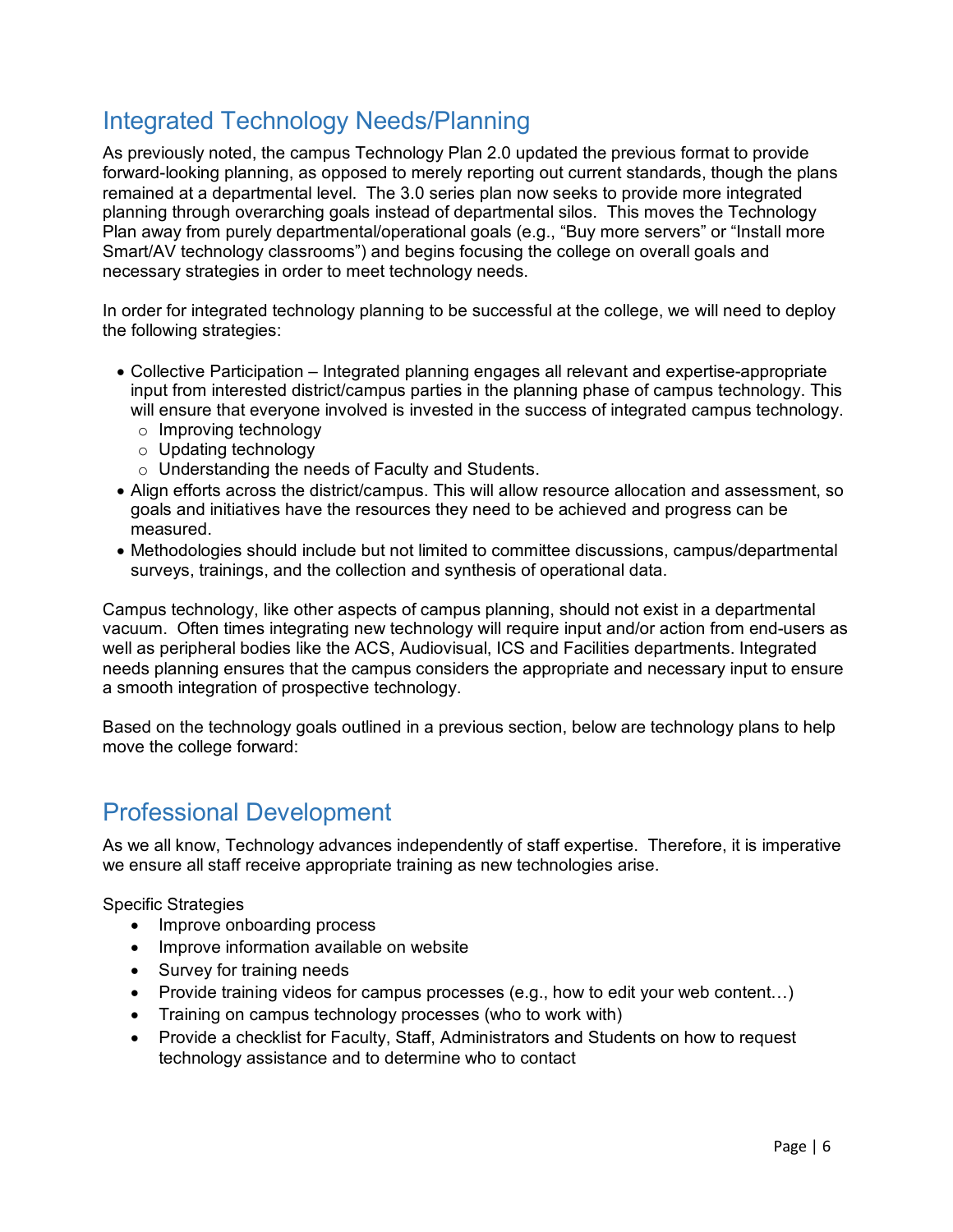### <span id="page-7-0"></span>Data Advocacy

To date, Miramar College has had little success accessing important data-on-demand. Much of the data we have access to is archival, and we rarely have access to real-time data. For instance, currently there is no way to present on the website an accurate list of current course offerings. Students must access this information via the District portal with an account. Prospective students therefore have no access to this information. Accurate real time information is crucial to being able to present, for instance, current course sequence suggestions.

Specific Strategies

- A key component for this goal will be implementing the campus accreditation recommendation to form a Districtwide Technology Committee.
- Request District to make certain non-secure data available via standard data connectors.

### <span id="page-7-1"></span>Integrated Technology Support

For both faculty and students, being able to utilize and integrate personal devices such as tablets or cell phones with new and, where possible, existing classroom technology can provide a greatly enhanced experience. Examples would be allowing users to screencast from their device to classroom displays. This would allow students (or faculty) to make presentations using the technology (iOS, or Android, PowerPoint or Keynote, etc.) they are comfortable with. Currently, many faculty have to deal with various compatibility issues etc. when students being in documents/presentations that need to be converted to whatever software the District/campus has adopted as a standard.

Specific Strategies

- Formation of Districtwide Technology Committee (per 2017 Accreditation Recommendation)
- Implement a collegewide technology needs survey. This will inform future planning and overarching goals.
- Configure classroom WiFi (provided by District IT) to allow for Bring Your Own Devise (BYOD).

### <span id="page-7-2"></span>Resource Development/Sustainability

An important part of the 3.0 series plan will be to assess prior year's results. For instance, did new technology purchases to support BYOD work? Are there ongoing, unsustainable costs? Did it have an impact on workload that needs to be addressed?

Specific Strategies

• Create pages on website for technology plan and related resources

The integrated technology needs/planning outlined above provides the college with a way forward for the next three-year cycle. However, it is also important to state the expected planning outcomes the college is working towards. Similar to the outcomes assessment process, planning outcomes are stated in technology plan 3.0 series.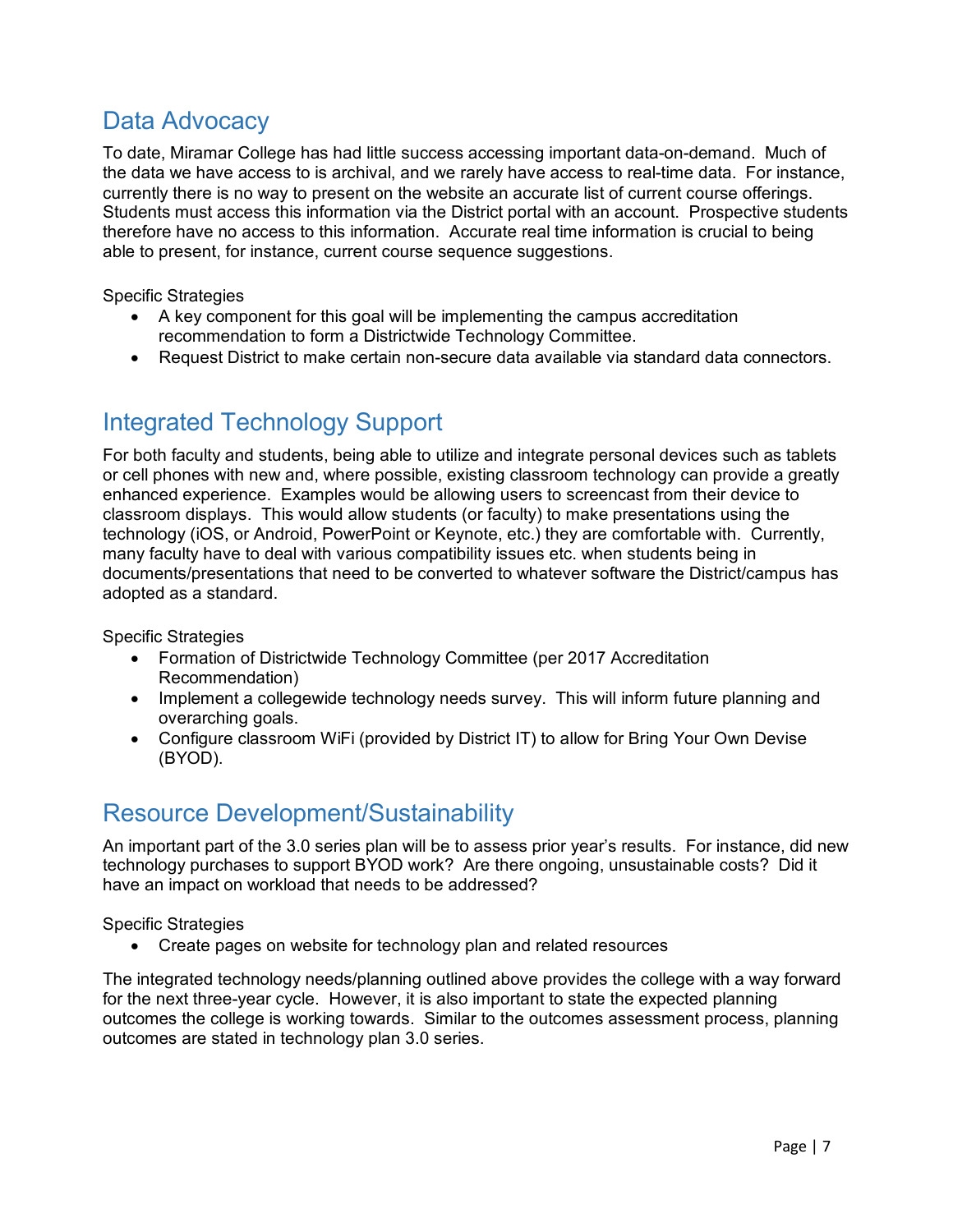### <span id="page-8-0"></span>Integrated Technology Planning Outcomes

- To provide access, participation, feedback from all district/campus constituencies.
- To provide student equity and quality instruction.
- To enhance college experience.
- To provide overall guide for campus technology planning for selecting technology equipment/systems.
- To meet instructor's needs.
- To meet student's needs.

#### <span id="page-8-1"></span>Conclusion: Moving forward with the integrated technology needs/planning

At the departmental level, technology departments should continue to distribute needs assessment surveys across campus to determine existing and anticipated campus technology needs related to their respective areas. The same should be done at the committee level for more general technology needs and interests. Once the committee(s) gather and synthesize the survey data, they should forward it to the relevant technology departments for further planning and review.

In addition to surveys, campus technology departments (ACS/AV/ICS) should gather data on campus-wide operational services. They can then synthesize that data to make informed decisions related to campus technology planning. One critical aspect of gathering this data that the campus provide the technology departments with the necessary infrastructure and datagathering software and services i.e. Megamation to enable them to gather this data in a reasonably efficient manner.

Furthermore, committees made up of all campus constituencies (like the Technology committee) should gather and discuss technology issues to achieve insight and – to the extent practicable – consensus on campus technology preferences and trends. Further, they should make regular (annual or biannual) recommendations to the relevant technology department(s) based on their findings and discussions.

Finally, the role of the technology departments themselves is critical to the integrated planning process. As the stewards of campus technology, these departments have several advantages over committees and general end-users. They work with campus technology on a daily basis and are in a better position to understand the campus-wide deficiencies and potential areas for improvement. Additionally, they are professionals who are trained to understand the complexities of campus integration and the (often times complex) technology itself. In addition, they work with the District Purchasing Department, campus administrators, faculty, manufacturers, and integrators and have a unique insight into the technology integration dynamics at the District purchasing and construction level.

When conducting integrated planning, the relevant technology department (and any other planning body), should always consider the following factors related to the prospective technology: functionality, infrastructure, compatibility, serviceability, security, logistics, ecology, and functionality. Considering each of these aspects will better ensure a more comprehensive, effective, and implementable solution for the campus.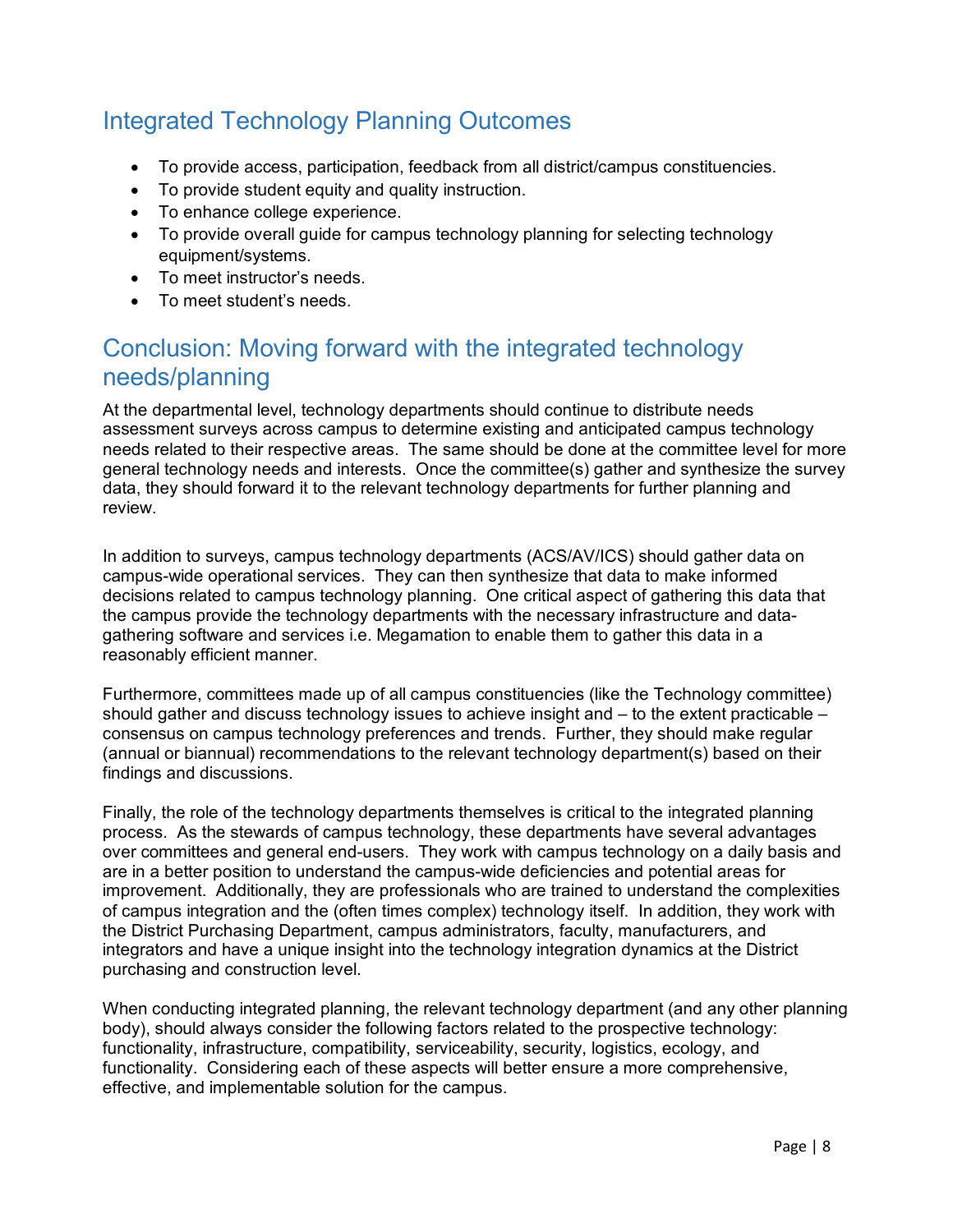#### <span id="page-9-0"></span>Appendix

#### <span id="page-9-1"></span>Appendix A: Resources and References

#### Accreditation Technology Standards

#### *III.C.1*

Technology services, professional support, facilities, hardware, and software are appropriate and adequate to support the institution's management and operational functions, academic programs, teaching and learning, and support services.

#### *III.C.2*

The institution continuously plans for, updates and replaces technology to ensure its technological infrastructure, quality and capacity are adequate to support its mission, operations, programs, and services.

#### *III.C.3*

The institution assures that technology resources at all locations where it offers courses, programs, and services are implemented and maintained to assure reliable access, safety, and security.

#### *III.C.4*

The institution provides appropriate instruction and support for faculty, staff, students, and administrators, in the effective use of technology and technology systems related to its programs, services, and institutional operations.

#### *III.C.5*

The institution has policies and procedures that guide the appropriate use of technology in the teaching and learning processes.